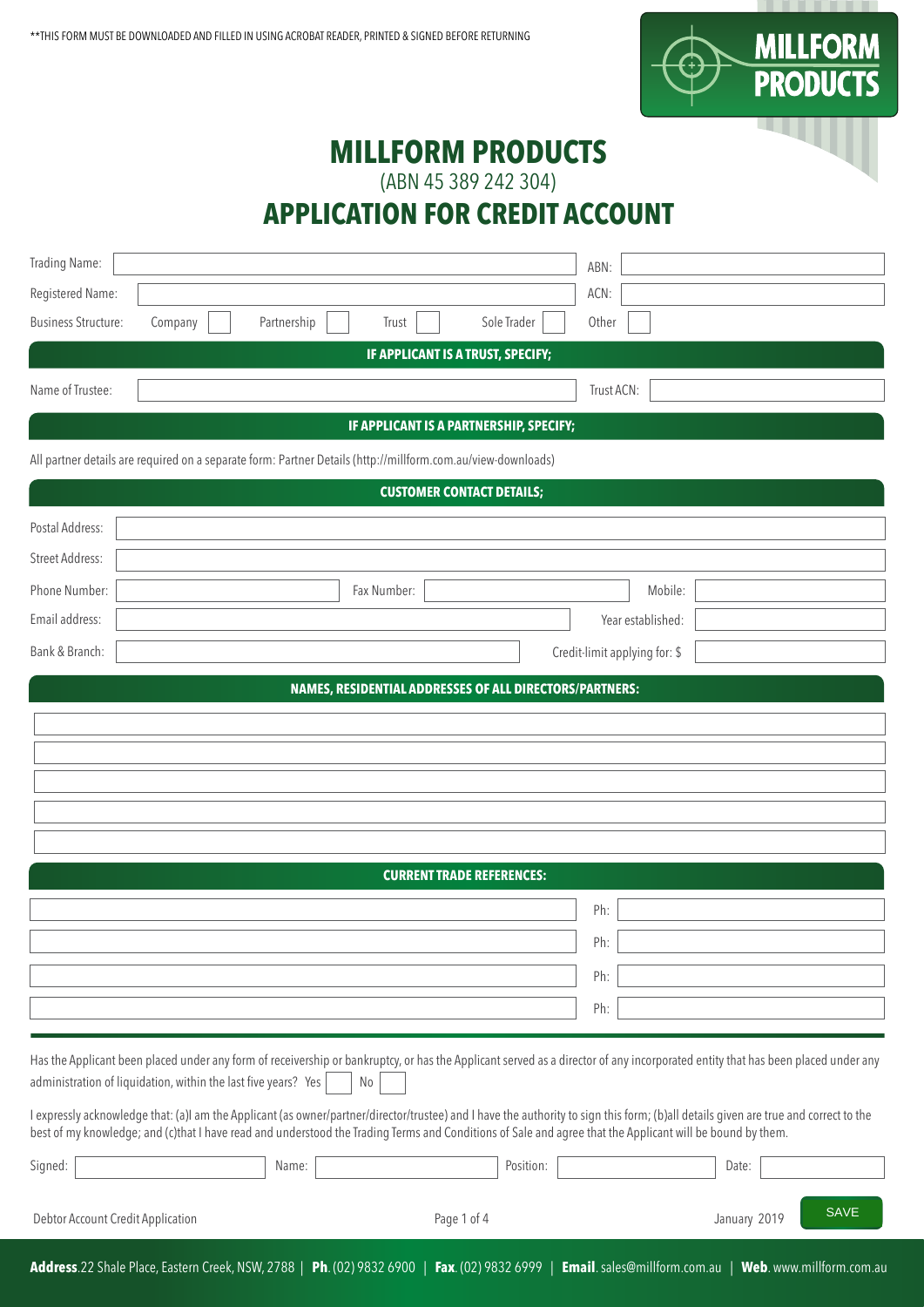

# **DIRECTORS GUARANTEE**

We, the directors of the Applicant referred to in the attached Application for Credit Account, in consideration of Millform Products agreeing to provide credit to the Applicant, jointly and severally agree, as witnessed by our execution of this Guarantee:

- 1. to guarantee the payment of all debts now due or to become due by the Applicant to Millform Products and indemnify Millform Products for any losses arising as a result of the Applicant failing to pay debts due to Millform Products;
- 2. that this guarantee and indemnity is a continuing obligation on our part and is not affected by the giving of any time or other indulgence to the Applicant by Millform Products;
- 3. that each of us is jointly and severally liable as amongst ourselves and with the Applicant for all amounts owed by the Applicant to Millform Products and Millform Products is at liberty to act as though any one of us was the principal debtor and we hereby waive all and any of our rights as surety which may at any time be inconsistent with any of these provisions;
- 4. that if the Applicant goes into liquidation or bankruptcy then we agree not to prove in such liquidation or bankruptcy until all debts to Millform Products together with all other amounts owing to Millform Products by the Applicant and the legal costs of Millform Products on a solicitor and client basis have been paid;
- 5. that this guarantee is revocable at any time as to future transactions by the service of written notice on Millform Products at Millform Products' place of business and we agree
- 6. that we remain liable for all debts of the Applicant to Millform Products up to and including the transaction immediately prior to the service of the notice; we have recognised our right to seek independent legal and financial advice on the documents prior to signing, and that Millform Products is under no obligation to provide us with legal and financial advice as to the consequences and effect of these documents, nor to explain these documents to us.
- 7. that otherwise this guarantee continues notwithstanding:
	- 7.1. a change in the constitution of the partnership or company notwithstanding Section 18 of the Partnership Act or any other enactment;
	- 7.2. the Applicant's business being assigned or in any way transferred to a different party;
	- 7.3. a summons or application being filed for the winding-up of the Applicant or a resolution being passed for the winding-up of the Applicant, whether provisionally or otherwise; or
	- 7.4. where a judgment is granted against the Applicant and that judgment remains unsatisfied or unappealed for a period of fourteen (14) days after the date of such judgment.
- 8. that this guarantee is enforceable against all of the guarantors who have executed the guarantee, notwithstanding that all the named guarantors may not have executed the guarantee.

#### Signed as a deed by:

| Signature of Director             | Signature of Witness    |              |
|-----------------------------------|-------------------------|--------------|
| Name of Director (Print)          | Name of Witness (Print) |              |
|                                   |                         |              |
|                                   |                         |              |
|                                   |                         |              |
| Signature of Director             | Signature of Witness    |              |
| Name of Director (Print)          | Name of Witness (Print) |              |
|                                   |                         |              |
|                                   |                         |              |
|                                   |                         |              |
| Signature of Director             | Signature of Witness    |              |
| Name of Director (Print)          | Name of Witness (Print) |              |
|                                   |                         |              |
|                                   |                         |              |
| Signature of Director             | Signature of Witness    |              |
| Name of Director (Print)          |                         |              |
|                                   | Name of Witness (Print) |              |
|                                   |                         |              |
| Debtor Account Credit Application | Page 2 of 4             | January 2019 |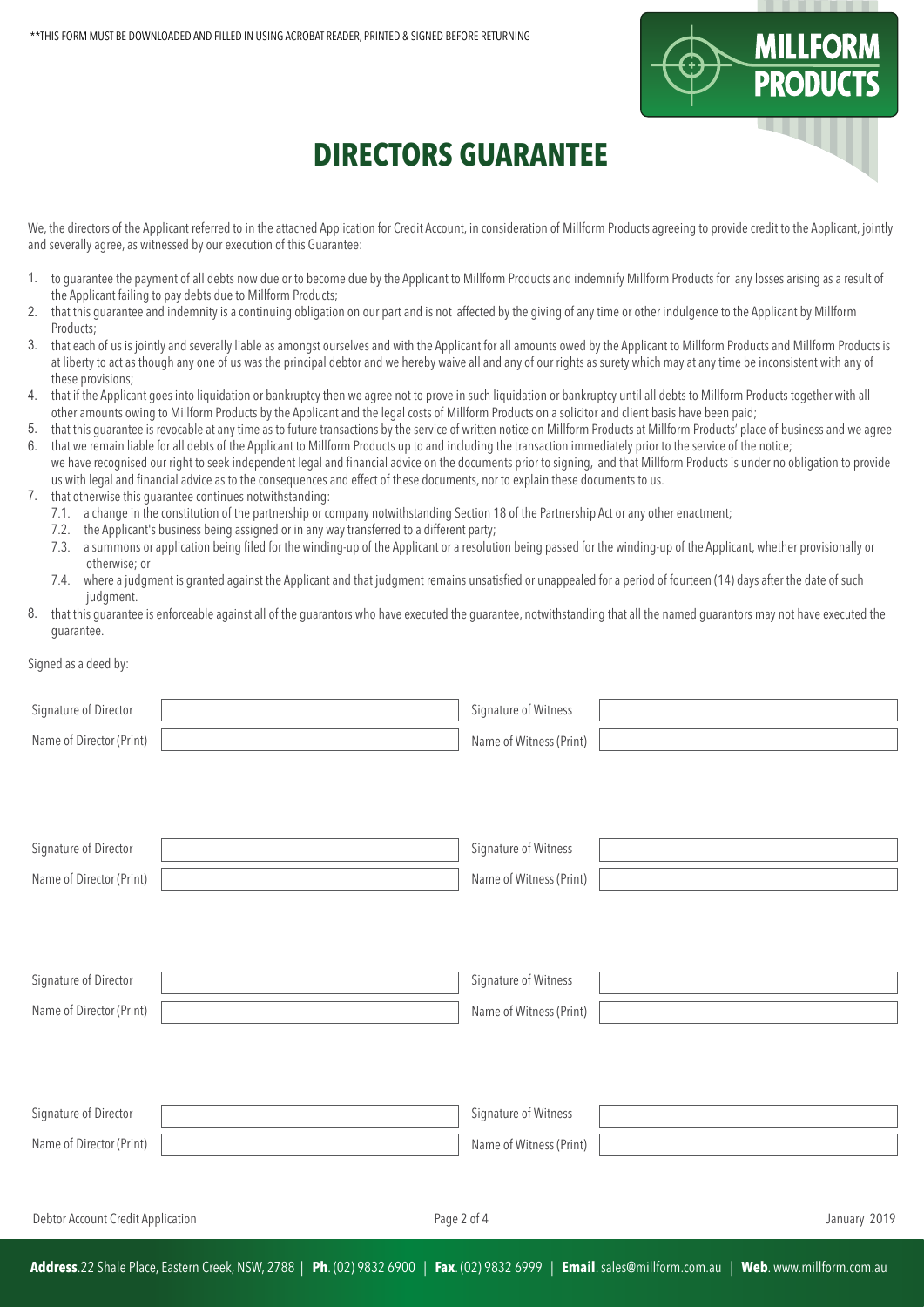

# **Millform Products ABN 45 389 242 304 Trading Terms and Conditions of Sale**

These Trading Terms and Conditions ("Terms") apply (unless otherwise agreed in writing) to the supply of Goods by Millform Products to the Purchaser from time to time. Any supply of Goods by Millform Products to the Purchaser made after the date of acceptance of these Terms is a supply pursuant to the supply agreement constituted by these Terms and the relevant order accepted by Millform Products ('Agreement') and any such supply does not give rise to a new or separate agreement.

#### **Interpretation** 1.

#### In these Terms unless the contrary intention appears:

**"Additional Charges"** includes all delivery, handling and storage charges, goods and services tax, stamp duty, interest, legal and other costs of recovery of unpaid money and all other government imposts and all money, other than the Purchase Price, payable by the Purchaser to Millform Products arising out of the sale of the Goods. **"Goods"** means the goods sold to the Purchaser by Millform Products and includes any services provided by Millform Products to a Purchaser.

**"Millform Products"** means Millform Products ABN 45 389 242 304, of 22 Shale Place, Eastern Creek NSW 2766. "**Purchase Price**" means the list price for the goods as charged by Millform Products at the date of delivery or such other price as may be agreed by Millform Products and the Purchaser prior to delivery of the Goods. **"Purchaser"** means the person to or for whom the Goods are to be supplied by Millform Products.

### **Order for Goods** 2.

- 2.1 An order given to Millform Products is binding on Millform Products and the Purchaser, if:
	- 2.1.1 a written acceptance is signed for or on behalf of Millform Products; or
	- 2.1.2 the Goods are supplied by Millform Products in accordance with the order.
- 2.2 An acceptance of the order by Millform Products is then to be an acceptance of these Terms by Millform Products and the Purchaser and these Terms will override any conditions contained in the Purchaser's order. Millform Products reserves the right to accept a part only of any order by notifying the Purchaser in writing or by delivering the Goods to the Purchaser. No order is binding on Millform Products until accepted by it.
- 2.3 An order which has been accepted in whole or in part by Millform Products cannot be cancelled by the Purchaser without obtaining the prior written approval of Millform Products, which it may refuse in its absolute discretion.
- 2.4 Millform Products reserves the rights at any time to reject any order received from the Purchaser at its sole discretion.
- 2.5 The Terms may be updated from time to time and the Purchaser, upon placing subsequent orders, is deemed to have accepted such updated Terms which will be
- available on Millform Products' website or sent to the Customer upon request.

#### **Limitation of Liability** 3.

- 3.1 Millform Products' liability is limited, to the extent permissible by law and at Millform Products' option, to;
	- 3.1.1 in relation to the Goods:
		- i. the replacement of the Goods or the supply of equivalent goods;
		- ii. the repair of the Goods;
		- iii. the payment of the cost of replacing the Goods or of acquiring equivalent goods; or
		- iv. the payment of the cost of having the Goods repaired.
	- 3.1.2 Where the Goods are services:
		- i. the supply of services again; or
			- ii. the payment of the cost of having the services supplied again.
- 3.2 When processing the Purchaser's own materials, Millform Products will endeavour to achieve industry acceptable standards of production, but will not accept liability for any failure to meet these standards. Liability is strictly limited to the extent permissible by law in accordance with Clause 3.1
- 3.3 Any claims to be made against Millform Products for short delivery of Goods must be lodged with Millform Products in writing within 7 days of the delivery date.
- 3.4 To the extent permitted at law, all other warranties whether implied or otherwise, not set out in these Terms or in a formal warranty statement issued by Millform Products are excluded and Millform Products is not liable in contract, tort (including, without limitation, negligence or breach of statutory duty) or otherwise to compensate Purchaser for:
	- 3.4.1 any increased costs or expenses;
	- 3.4.2 any loss of profit, revenue, business, contracts or anticipated savings;
	- 3.4.3 any loss or expense resulting from a claim by a third party; or
	- 3.4.4 any special, indirect or consequential loss or damage of any nature whatsoever caused by Millform Products' failure to complete or delay in completing the order to deliver the Goods.

#### **Delivery**  4.

- 4.1 The times quoted for delivery are estimates only and Millform Products accepts no liability for failure or delay in delivery of Goods. The Purchaser is not relieved of any obligation to accept or pay for Goods by reason of any delay in delivery. Goods may be delivered by instalments at the discretion of Millform Products.<br>42 Risk in accepting the Goods passes on delivery to the Purchaser
- 4.2 Risk in accepting the Goods passes on delivery to the Purchaser.
- 4.3. All Additional Charges are payable by the Purchaser in addition to the Purchase Price of the Goods.
- 4.4. Return of Goods will not be accepted by Millform Products except by prior agreement in writing with Millform Products.

#### **Price and Payment** 5.

- 5.1 The Purchaser must pay the Purchase Price and the Additional Charges to Millform Products.
- 5.2 If the Purchaser is in default, Millform Products may at its option withhold further deliveries or cancel an order without prejudice to any of its existing rights.
- 5.3 All payments are due 30 days after the end of the month of the invoice. Interest is charged at the annual rate of 2.0% above the CBA's published Indicator Lending Rate compounded daily from the expiry of the due date for payment until the date payment is received by Millform Products.
- 5.4 All amounts payable by the Purchaser under these Terms must be paid without set-off or counter claim of any kind.

Initial & Date: